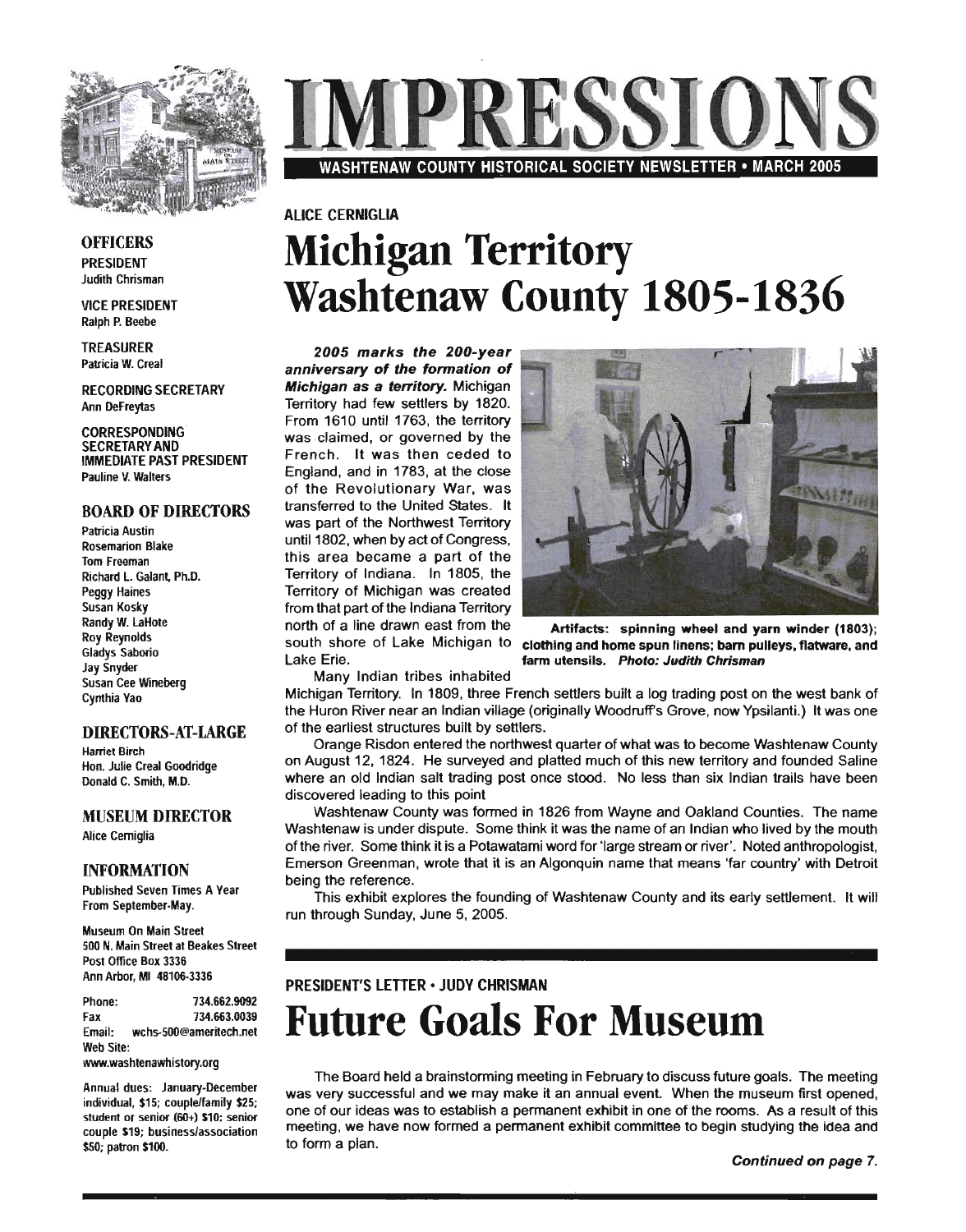# **Michigan Theater Preserving Tradition Of Excellence**



Celebrating 25 years of community support and



- Preservation
- Restoration
- Growth into a community center for the arts

## Historic Origins

The Michigan Theater's design and practical function comes from three general sources:

- The American "Opera" house theaters.
- Vaudeville theaters.
- The rapid growth of movies as a middle-class entertainment.

## Opera House

- From 1865-1900 seemingly every town in America, big and small, built an "Opera House."
- These were community gathering places for performances, meetings, lectures and dances - but rarely if ever was opera performed.
- They were called "Opera Houses" because "Theater" was considered bad and dangerous.

## Vaudeville

- Vaudeville was popular in the United States in the late 19th and early 20th centuries.
- It was a stage entertainment made up of several individual "acts" or presentations by a group of entertainers-acrobats, family acts, musicians, comedians, jugglers, magicians, trained animals, and so forth.

On Sunday, February 20<sup>th</sup>, about two dozen persons braved the snow storm to hear Russell Collins give a PowerPoint presentation about the Michigan Theater in the new Screening Room. The images in the article are courtesy of Russell Collins, Executive Director.

## A History Of **Community** Service

The Michigan Theater Foundation's success is the direct result of generous community support and dynamic volunteer leadership. Those 25 years have seen:

## Vaudeville (continued) '

- Evolved from both British musichall tradition and, more directly, from "Wild West" barroom-style entertainment.
- Vaudeville was transformed into a respectable family-style by American actor and theater manager Tony Pastor in 1881.
- Benjamin Franklin Keith and Edward Franklin Albee, who were businessmen rather than performers, adopted Pastor's successful approach, called the shows vaudeville to give them a refined, new image, and made vaudeville a big business.
- Keith and Albee staged their first vaudeville show in Boston in 1885 and quickly became great successes with a new approach to show business. First, they demanded that every performer eliminate anything that might offend anyone. Performers called the Keith-Albee theaters "the Sunday school circuit."
- Families flocked to Keith-Albee shows, which ran continuously from early morning to late at night, allowing patrons to stay as long as they wanted.
- Another major ingredient in the Keith-Albee formula-besides wholesome and continuous funwas luxury.

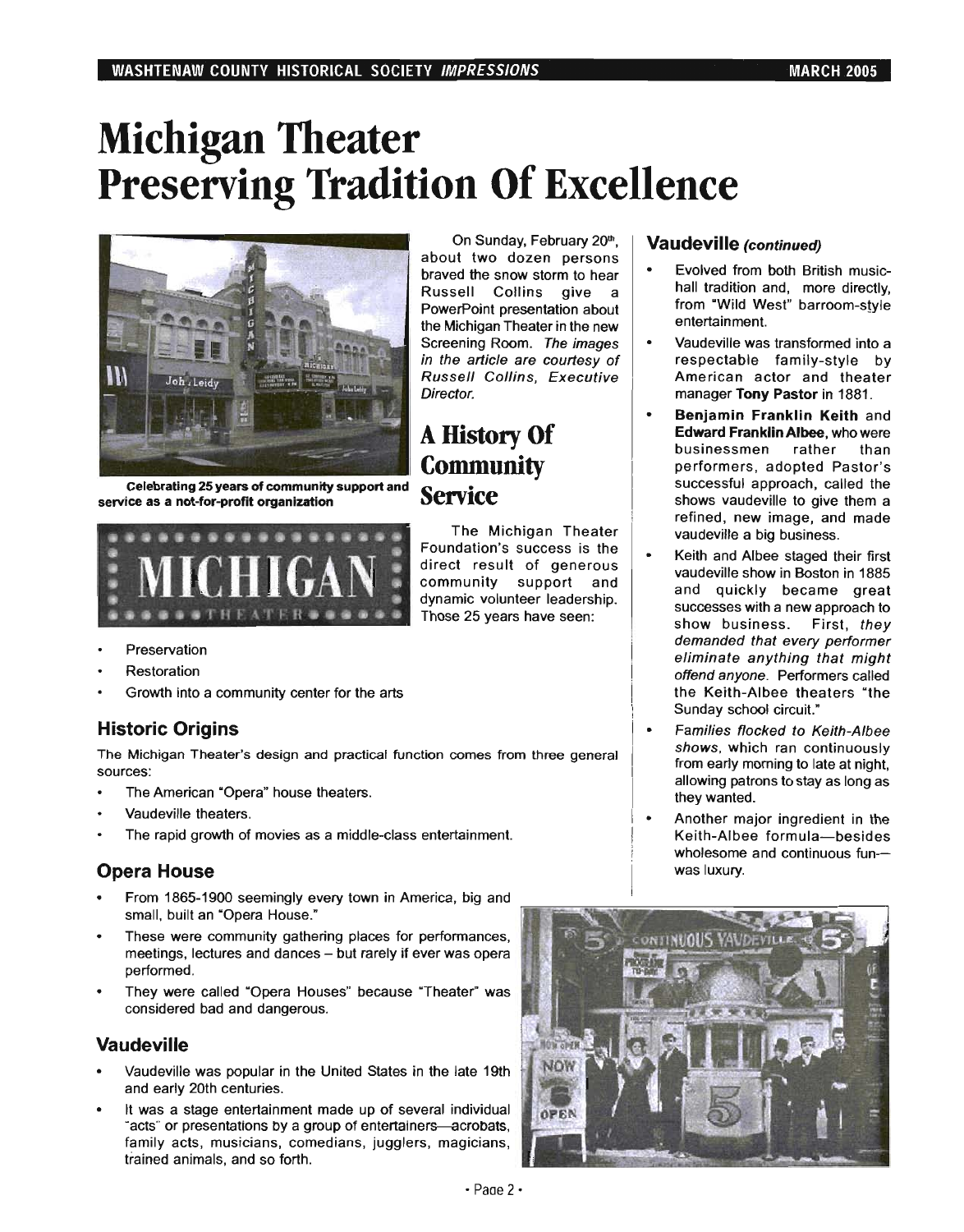Keith, Albee, and the many promoters who followed their example built palaces for the people. Anyone with 25 cents could feel like an honored guest in an ornate mansion that had uniformed attendants who provided refreshments, escorted people to their seats, and assisted women in lavish powder rooms.



## **Early Motion Pictures**



In the first few years of the 20th century, films were shown as part of vaudeville or variety programs, at carnivals and fairgrounds, in lecture halls and churches, and gradually in spaces converted for the exclusive exhibition of movies. Most films ran no longer than 10

to 12 minutes, which reflected the amount of film that could be wound on a standard reel for projection (hence the term one-reelers).

- Film exhibition greatly expanded in the United States between 1905 and 1915.  $\bullet$ One phenomenon was the proliferation of **nickelodeon** theaters, converted storefronts in industrial cities that charged 5 cents for admission and attracted working-class audiences. Demand from these theaters increased the volume of film production and the profits for producers, but it also brought forth criticism from reformers conceming unsanitary or unsafe conditions in theaters and immoral subject matter in films.
- D. W. Griffith exemplifies the transformation of motion pictures from one-reelers to an era of Hollywood's worldwide dominance.
- His film techniques served to shape a narrative and Griffith nurtured performers  $\bullet$ such as Mary Pickford and Lillian Gish and emphasized an intimate, restrained style of acting suitable for camera close-ups.
- Griffith's Birth of A Nation was a repugnantly racist, though effective feature film that transformed motion pictures into the form known today.
- Samuel L. Rothapfel was responsible for the appeal of grand movie houses. Rothapfel instituted the practices of low admission  $-$  lower than legitimate theaters and big-time vaudeville and unreserved seating.
- $\ddot{\phantom{0}}$ Rothapfel, or "Roxy' as he became known to Americans in subsequent years, spoke thus on the secret of his success: "Giving the people what they want is fundamentally and disastrously wrong. The people don't know what they want. They want to be entertained, that's all. Don't give the people what they wantgive 'em something better."
- "No palace of Prince or Princess, no mansion of millionaire could offer the same pleasure, delight, and relaxation to those who seek surcease from the work-a-day world than this, the Arcady, where delicate dreams of youth are

spun...Here in this Fox dreamcastle, dedicated to the entertainment of all California, is the Utopian Symphony of the Beautiful, attuned to the Cultural and Practical...No King...No Queen...had ever such luxury, such varied array of singing, dancing, talking magic, such complete fulfillment of joy. The power of this Purple we give to you .. .for your entertainment. You are the monarch while the play is on!"





## **1928 - A Good Start**

During the "roaring twenties," an era of high style and progressive thinking, Detroit architect Maurice Finkel designed a grand silent film theater appropriate for a town with a world-class university. The Michigan Theater, which opened on January 5, 1928, had a fully functioning stage, orchestra pit, and elaborate organ, as well as the capability to project film. It was built, in the words of the architect, as "a Shrine to Art...not built for today only, but constructed in the hopes that it might be a monument for years to come and a credit to the community even when the city is many times its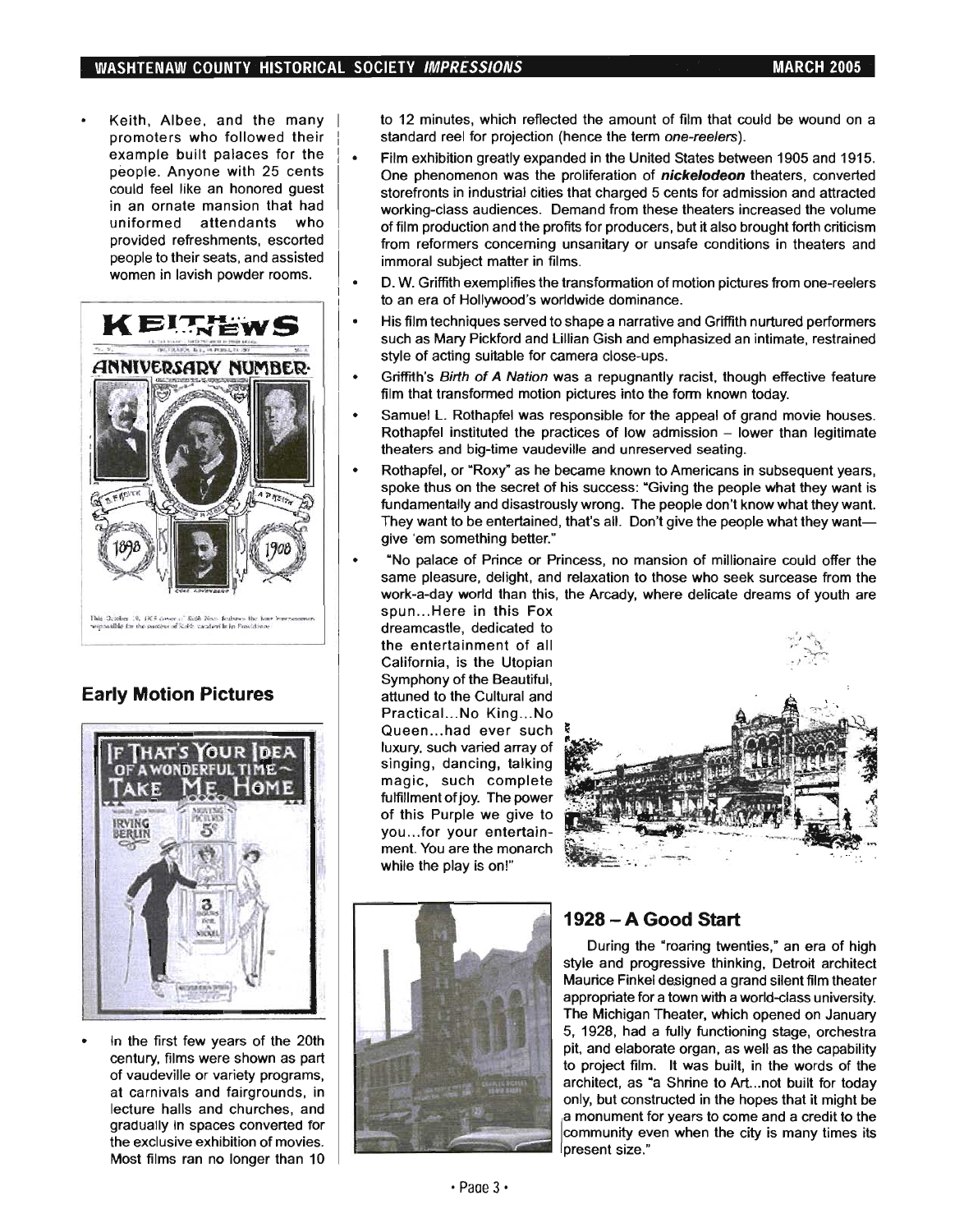## Michigan Theater *vs.* Vienna Statsoper

The Michigan Theater is designed in a movie palace eclectic style. This style used "cheap" construction methods, like cast plaster decorations hung on a fire proof steel structure, to create the feeling of a grand 18th century European theater or opera house like the Statsoper or Paris Opera.

## Michigan Theater *vs.*  Atmospheric Movie Palaces

The other general style of the movie palace was the "atmospheric' style. This style frequently created the feeling of being outside in a courtyard. John Eberson was the architect best know for this style of theater design.



## A History Of Community Service

## 1928-1978 - The Butterfield Era

The Butterfield Theatre Corporation operated the Michigan Theater until 1978 as a venue for films and the occasional live event. The company's extensive remodeling of the Michigan in 1956 destroyed the original architectural design of the entire building and diminished its movie palace grandeur. The volunteers who rallied to save the Michigan faced many difficulties. The theater was illmaintained and its role as a community arts venue was not clearly defined.

## 1979 - LEADERSHIP

After being abandoned the Michigan Theater Foundation was formed by theater lover Henry Aldridge, philanthropist Margaret D. Towsley and Mayor Louis Belcher and other Michigan Theater lovers.

## Early 1982 - Restoration Plan Developed

The Board contracted with restoration architect Richard Frank to prepare a rehabilitation plan for the building. After gathering broad community input a threephase program of restoration and rehabilitation was developed. Phase I culminated in April 1982 with a city-wide appeal for funds that raised \$700,000 to pay off the mortgage and make code improvements.

- Late 1982 Management Team. Board hires new management team headed by Russ Collins to redefine theater's role in the community.
- 1985 Restoration Begins. Judith Dow Rumelhart with co-chair Frank Fike and her late husband Robert Alexander led a \$1.8 million Capital Campaign. This dynamically increased the cultural profile.
- 2000 Restoration Completed. Ambassador Ron Weiser leads hugely successful \$6.4 million Fund Raising.Campaign. New Screening Room allows expansion of film program.

## Success After Over \$8 Million Of Restoration & Operational Enhancements



The marquee removed in the mid-1980s

## Ann Arbor's Center For The Arts

The Michigan Theater is nationally acclaimed for the superb quality and efficiency of its restoration.

It is the #1 Arts Venue in the area with over 300,000 visitors each year.

The Specialty Film Program that is the envy of every other historic theater in the nation.

The Michigan Theater is more than a great place, it is Ann Arbor's cultural center and has developed into the anchor of our lively downtown.

The Michigan Theater proudly serves as home to the Ann Arbor Symphony Orchestra, the Ann Arbor Film Festival, and concerts by the University Musical Society, The Ark, Civic Band, Ann Arbor School for the Performing Arts and a wide array of other community and University of Michigan events.

## Film Program

We are committed to presenting the very finest in contemporary filmmaking from around the world. Featuring:

- American Independent
- Classic films

Films are exhibited in:

- The historic auditorium
- The State Theatre

## **Not Just For Kids**

Family-friendly events are a key part of the Theater's programming.

- · Theatrical performances
- Family Concerts (in association with the Ann Arbor Symphony Orchestra)
- Affordably priced for families
- Foreign language
- Documentary films
- The attached Screening Room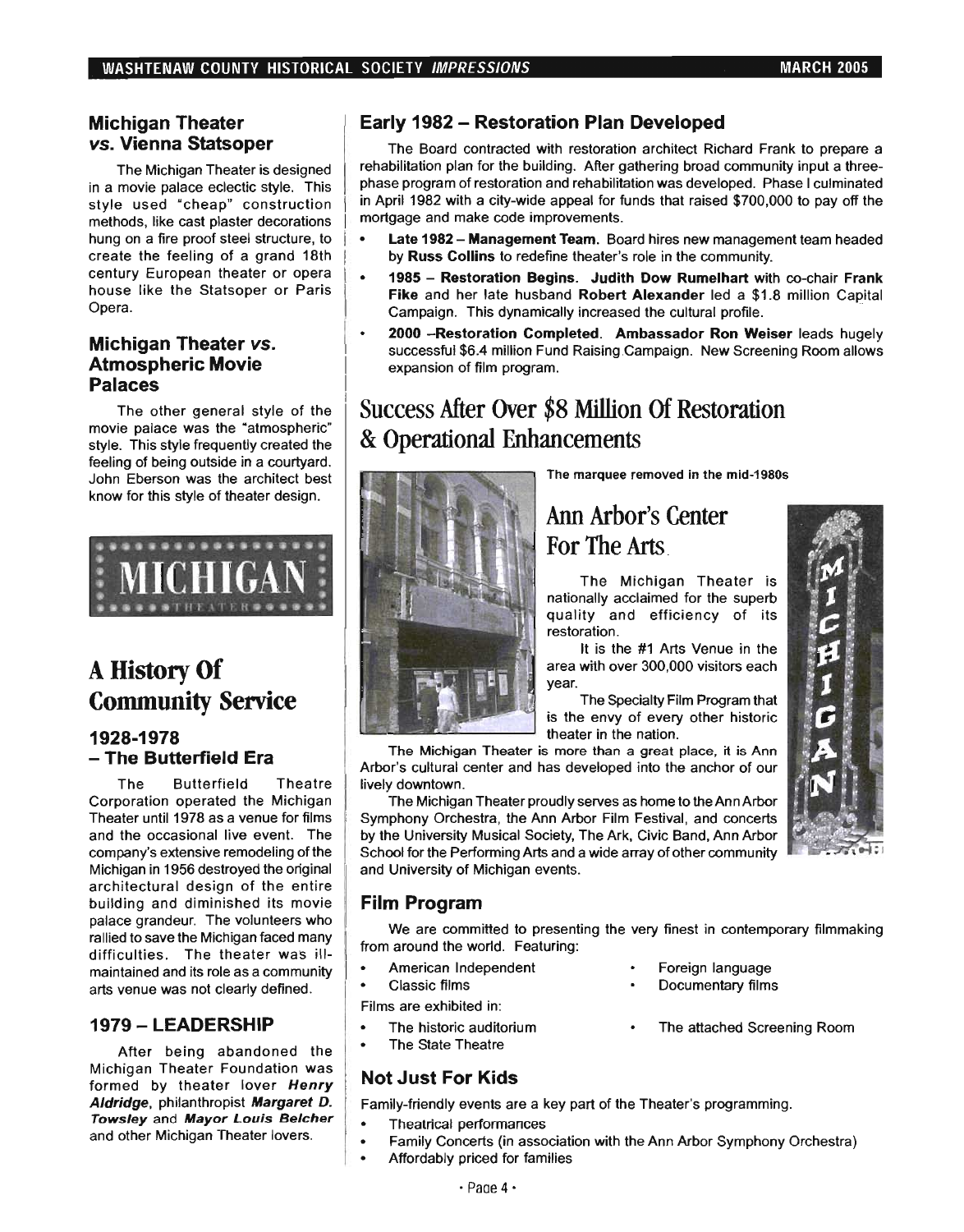## Broadway Concert Series

## New For The Coming 2005-2006 Season

From the days when vaudeville was a regular part of the program, the stars and songs of Broadway have been featured on our stage. The recent acclaimed productions of Follies and Candide thrilled audiences and spun the magic of Broadway on the boards of the Michigan.

## *Celebrating* 25 *Years Of Service*

The Michigan Theater is a story of the triumph of human vision, creativity, and determination prevailing over the bleakness of decline, indifference, and decay.

## *Considering The Next* 25 *Years*

- Our role in downtown vitality and development
- Programming to the extraordinary standards of our sophisticated arts audience
- Seeking guidance from key community leaders

## *Preserving A Tradition Of Excellence The Heart Of The City Center*

- According to a survey conducted by the U of M for the State Street Area Association, the Michigan Theater is the number one destination in downtown Ann Arbor.
- To assure the continued vitality of Ann Arbor's downtown, we feel it is essential for the Michigan Theater to continue its growth as a dynamic cultural center.

## *Our Vision*

- To make the Michigan Theater's next 25 years as dynamic and beneficial for the community as the last 25 years have been.
- To ascend to a top-tier position as a marquee institution known nationally for the quality and creativity of our programs.

## *Goals For The Next* 25 *Years*

- Boost the quality of film and live-event programming to world-class stature.
- .~.~ ........... ~ ..  $\frac{1}{2}$  MICHIGAN  $\frac{1}{2}$
- Assure that equipment and backstage facilities meet modern digital production and safety standards.
- Build educational and outreach programs for children, youth, minority and senior audiences
- Lay the financial foundation for long-term institutional stability
- The Michigan Theater receives 26% of its budget from contributions. The national average is that 50% of revenue comes from contributions. We are committed to strengthen our funding mix to insure a vibrant future.
- The community has rallied to support the Michigan Theater in the past. However. when we are not involved in a Capital Campaign community contributions lag behind need.
- We receive no taxpayer subsidy, unlike peer venues in the region.
- Our ongoing success was built and continues to depend upon private Support from the community.

# **Program Schedule 2005**

Vice president and Program Chair, Ralph Beebe, has planned interesting programs for the coming season. All programs are held the third Sunday of the month at 2:00 PM. The talks are free and open to the public. Members receive a post card prior to each talk with instructions on how to reach the lecture. Light refreshments are served.

## SUNDAY, MARCH 20· 2:00 PM BENTLEY HISTORICAL LIBRARY "TOUR of LIBRARY EXPANSION" 1150 BEALAVE

#### UM NORTH CAMPUS, ANN ARBOR

Director, Francis X. Blouin, will describe the work performed to expand the library

#### SUNDAY, APRIL 17 • 2:00 PM BROOKHAVEN MANOR RETIREMENT COMMUNITY "LOST ANN ARBOR" 401 E OAKBROOK (near Eisenhower I Briarwood Mall) ANN ARBOR

Susan Wineberg, newsletter editor emerata and current Board Member of WCHS, will talk about her newly published book, LostAnnArbor. Susan describes buildings that have been demolished in Ann Arbor.

## WEDNESDAY, MAY 18 • 6:00 PM

Our Annual Meeting and Election of Officers will be a pot luck supper at a yet to be determined site.



audiences for more than half a century.

The Michigan is a great investment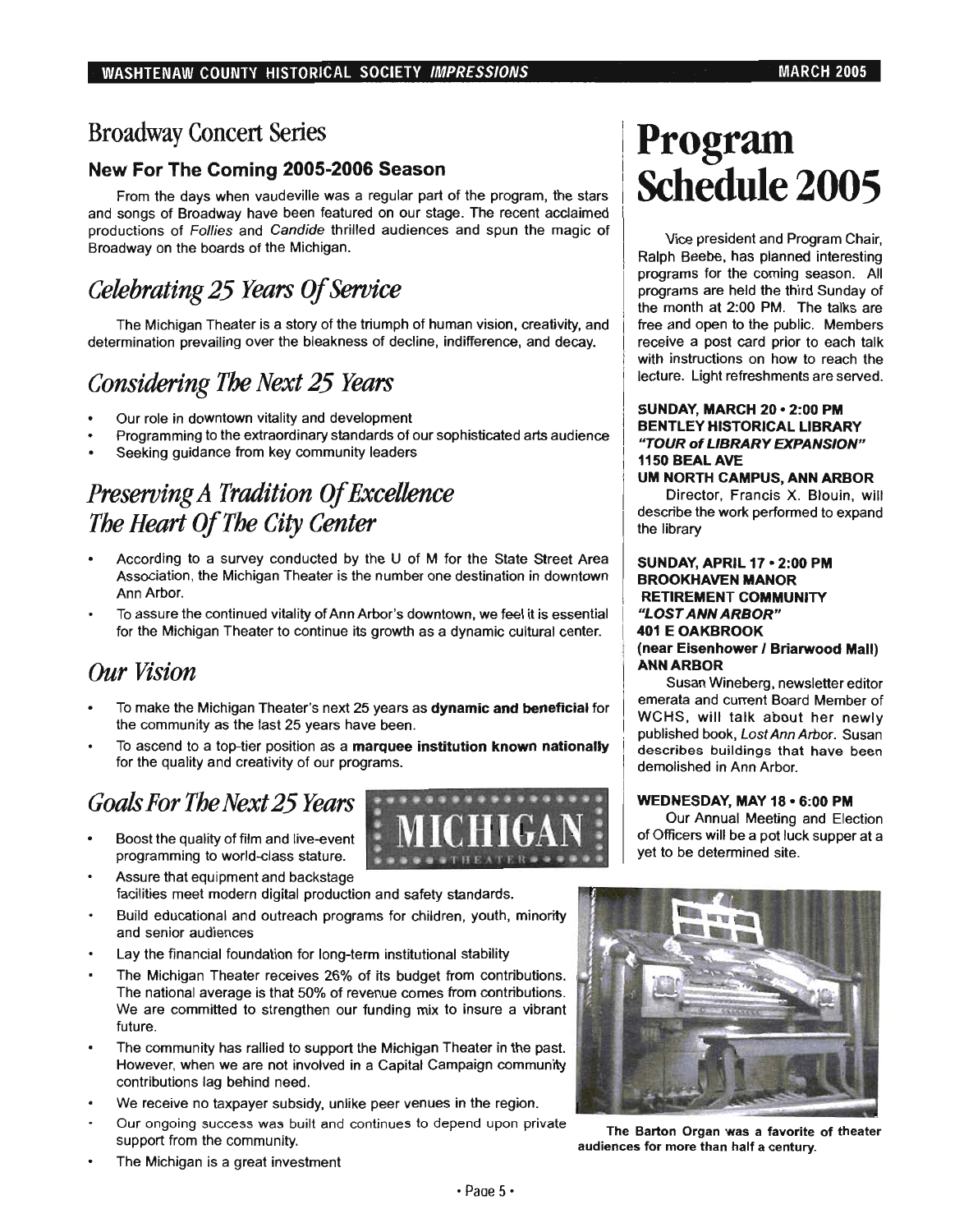## AMY ROSENBERG

# **Conservation Of A Saddlebag**



Orange Risdon's saddlebag, early 1820s. Photo: Judith Chrisman

Saddlebags were carried on a horse when people first saw this land. They have existed for many years and have been made in many ways. They were meant to go on a horse's back, usually in pairs, with one bag on each side. Each bag opened on the top.

Orange Risdon used the bag on display as he surveyed many areas of Michigan in 1824 including Saline where he ultimately settled. Born in Vermont, Risdon settled in LeRoy, New York in 1809 and assisted in the platting of Lockport, Brockport and Buffalo, New York.

The bag is made of leather, which can be identified with a microscope. It is probably cow skin and would have been 'vegetable tanned,' by putting it into a tannin-rich soup of water, bark, leaves and/or twigs, if made before 1800. If made after 1800, the tanner would have used a combination of types of tanning baths, in which all kinds of metallic chemicals were added. The skin was split along its length and the surface was consolidated. The opening is along the long side of this bag rather than at the short top. The ends of the bag are sewn with gussets of leather that are sewn with French seams. There is a buckle on a leather strap and a ring. The buckle is iron, as identified by a magnet. It is finely cast and has a thin metal tine on part it. The ring, also iron, is on a footing that is anchored in the bag by being button-holed through all the layers. It is hand-wrought and hammered into shape. The strap and ring appear to have been added later as a repair. Originally, the piece probably had no metal.

The condition of this saddlebag appears to be good. Aside from its original repairs, it appears to be intact. Although stiff in places, it is not misshapen. The stiffness may have been caused by the constant shifting of relative humidity, with seasonal variations. There are some areas of 'red rot,' reddish areas of the leather that are disintegrating. There is not much that can be done with this to turn the 'red rot' around, but it can be arrested if the saddlebag is kept at a steady relative humidity.

Putting a leather dressing on leather is no longer recommended. Leather dressing has been found not to incorporate anything into the leather that will prolong its life and, in some cases, may shorten it.

I would happily consider any questions you may have. You can e-mail to my attention to wchs-500 ameritech.net or write to Amy Rosenberg at the Museum on Main, 500 N. Main St., Ann Arbor, MI, 48104.

#### **INFORMATION·** 734.662.9092

# **Volunteer Opportunities**

## **DOCENTS**

Spend an occasional weekend afternoon greeting our guests. Can you spare a Saturday or Sunday afternoon once a week, once a month or once every few months? If so, give us a call.

#### **ASSISTANT MEMBERSHIP CHAIR**

We are seeking a person, computer literate, who would like to learn the ins and outs of being an assistant membership chair. The Society has excellent museum-specific software which keeps track of members, donations, thank you notes and mailing labels. The work is somewhat seasonal-greatest the month after the membership letters are sent out in early January. The work must be done at the Museum.

#### **HOUSEKEEPING ANGELS**

There must be a person or a team of two that really love making things neat and clean. Our Museum would welcome a team that would come in biweekly and spend a couple of hours shining up the place. We would truly appreciate these people.

# **Old Reliable**

Our late editor, Alice Ziegler, was very fond of the Ford Smiles jokes. One was:

·Old Reliable The mule, of course, has many faults,

At him the chauffeurs frown; But ne'er a Ford has to be hired

To haul him back to town."

From "Ford Smiles: All the Best Current Jokes About a Rattling Good Car", gathered by Carleton B. Case, Shrewsbury Publishing Co., Chicago, 1917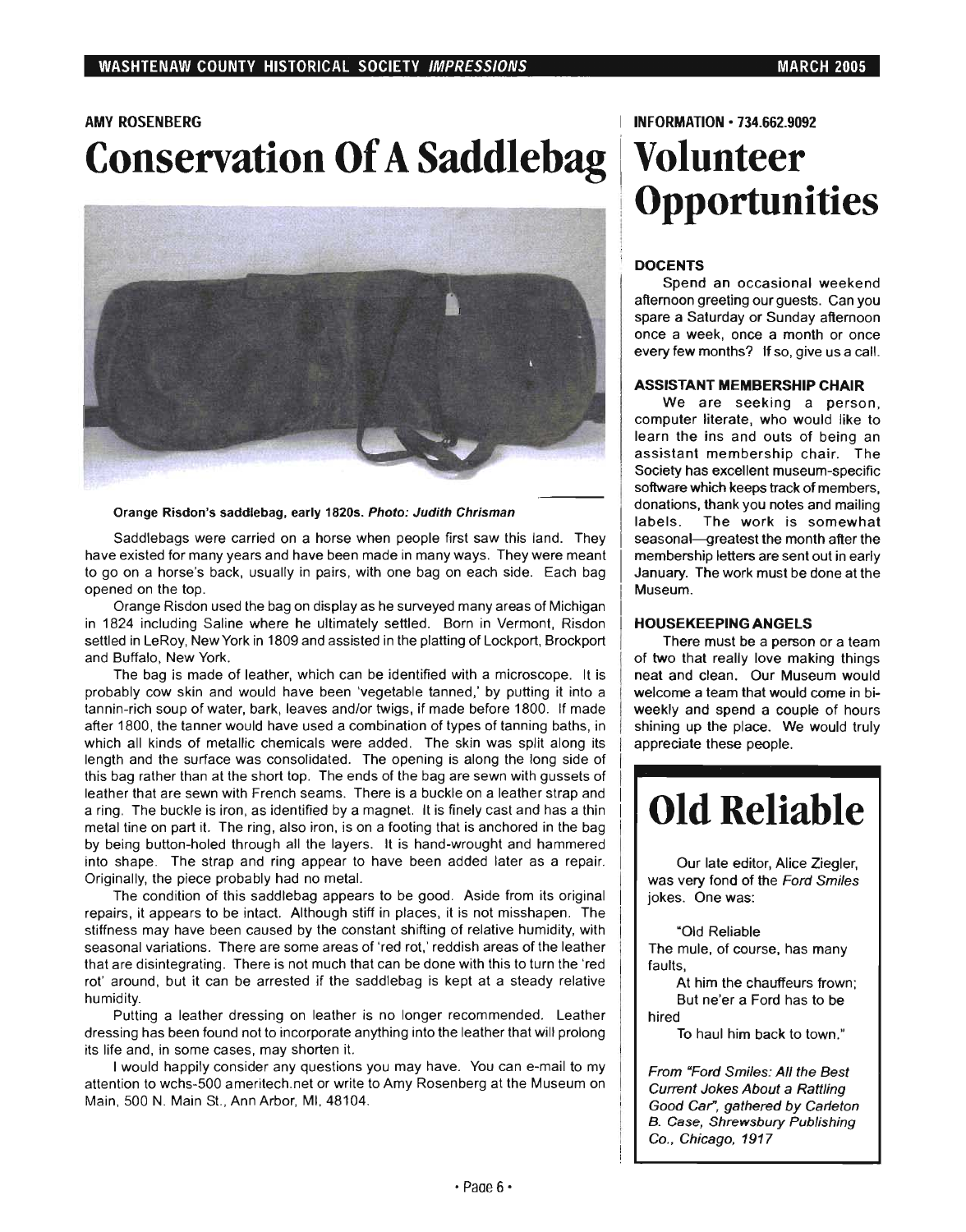# **Suggestions**



The Washtenaw County Historical Society has a few. The throws are \$50 each and are available at the Museum on Main Street and from other historical society groups in Washtenaw County.

These throws are woven in North Carolina of 100% cotton and are 60 inches by 50 inches. There are 19 images of buildings of groups that are members of the Washtenaw County Consortium. Mailing by US Priority Mail is available for \$8.00 each. For additional information: 734 / 662-9092.

Our Museum Shop has many interesting items available for purchase:

- Post cards
- Tiny hand-made bells
- Note cards
- **Ornaments**

are: A variety of books, some of which

- ANN ARBOR IN THE 19TH CENTURY. by Grace Shackman A pictorial history of Ann Arbor. 128 pp. \$20
- ANN ARBOR IN THE 20TH CENTURY. by Grace Shackman A pictorial history of Ann Arbor. 128 pp. \$20
- BIRDSEYE MAP OF ANN ARBOR, MI-1BBO. 24 by 30 in. Rolled & in tube. \$10
- HISTORIC BUILDINGS: Ann Arbor, MI. by Marjorie Reade & Susan Wineberg. 232 pp. \$15
- LOST ANN ARBOR: by Susan Wineberg. Buildings that have been demolished. 128 pp. \$20
- SALINE: A Pictorial history. By Susan Kosky. 128 pp \$20
- THE INDIANS OF WASHTENAW COUNTY, MI. 1927 by W. B. Hinsdale. 68 pp. \$7

# **Historical Gift I Cobblestone Farm Is Open!**

Even if the City of Ann Arbor is forced to slash its Community Services Area budget, as reported in the March 4, 2005 Ann Arbor News, the nonprofit Cobblestone Farm Association is pleased to announce the resumption of regular summer hours for 2005.

Cobblestone Farm will be open for guided tours the 4th Saturday of each month from May through August from 10-1. Admission is \$2 for children and adults, \$6 for families (3 and under free). Parking for the site is through the Buhr Park entrance.

2781 Packard Rd., Ann Arbor.

For questions or for group tours (by appointment year round), please call 734/ 434-4753 or 734/994-2928.

Cobblestone Farm is an 1844 Classic Revival farmhouse, complete with resident goats, sheep and chickens. Benajah Ticknor, a U.S. Naval surgeon, and Heman Ticknor, Whig Politician and farmer, shared occupancy of this stone structure with their families. Being restored and interpreted to reflect its mid-nineteenth century appearance, the farm provides a view of past rural life in Washtenaw County. Today the site is administered through the Ann Arbor Department of Parks and Recreation in a partnership with the Cobblestone Farm Association.

# **Not Fit To Print**

"A little school girl who was required to write an essay, not exceeding 250 words, on the subject of automobiles, wrote as follows:

'My uncle bought a Ford. He was riding in the country and it balked in going up a hill. My uncle tried to make it go, but couldn't, although he spoiled a \$25 suit trying. I guess this is about fifty words. The other two hundred words are what my uncle said as he was walking back to town, but they are not fit to write down."

From "Ford Smiles: All the Best Current Jokes About a Rattling Good Car", gathered by Carleton B. Case, Shrewsbury Publishing Co., Chicago, 1917